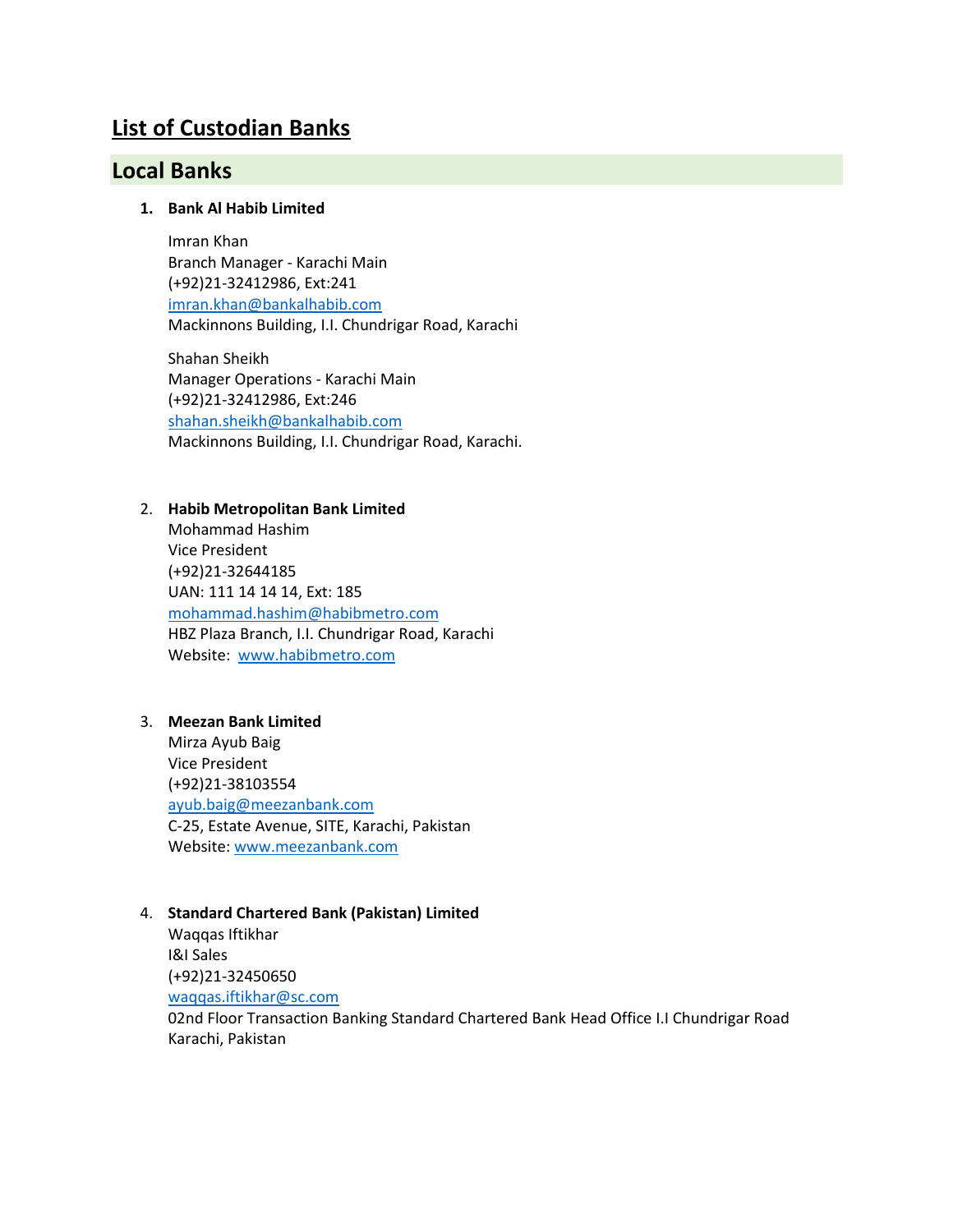#### **5. JS Bank Limited**

Mohammad Yaqoob Sheikhji Funds Transfer Unit (+92)21-32621989 (+92)301-8231160 [yaqoob.sheikhji@jsbl.com](mailto:yaqoob.sheikhji@jsbl.com) 1st Floor, Shaheen Commercial Complex Dr. Ziauddin Ahmed Road, Karachi Website[: www.jsbl.com/products-services/account-products/scra/](http://www.jsbl.com/products-services/account-products/scra/)

#### **6. SILKBANK Limited**

Murtaza Jaffar (+92)300-8290072 [murtaza.jaffar@silkbank.com.pk](mailto:murtaza.jaffar@silkbank.com.pk) I.I. Chundrigar Road, Karachi Website[: www.silkbank.com.pk](http://www.silkbank.com.pk/)

#### **7. United Bank Limited**

Faizan Ali AVP/RM - Financial Institutions, International Division (+92)21-990332131 [faizan.ali@ubl.com.pk](mailto:faizan.ali@ubl.com.pk) 8th Floor, State Life Building No.1, I.I. Chundrigar Road, Karachi

Rizwan Ahmed VP/ Senior Dealer - Treasury Sales (+92)21-32400425-9 [rizwan.ahmed@ubl.com.pk](mailto:rizwan.ahmed@ubl.com.pk) 8th Floor, State Life Building No.1, I.I. Chundrigar Road, Karachi

Ali Abbas Halai

VP/ Head Sales – Treasury (+92)21-32400425 [ali.halai@ubl.com.pk](mailto:ali.halai@ubl.com.pk) 8th Floor, State Life Building No.1, I.I. Chundrigar Road, Karachi Website[: www.ubldirect.com](http://www.ubldirect.com/)